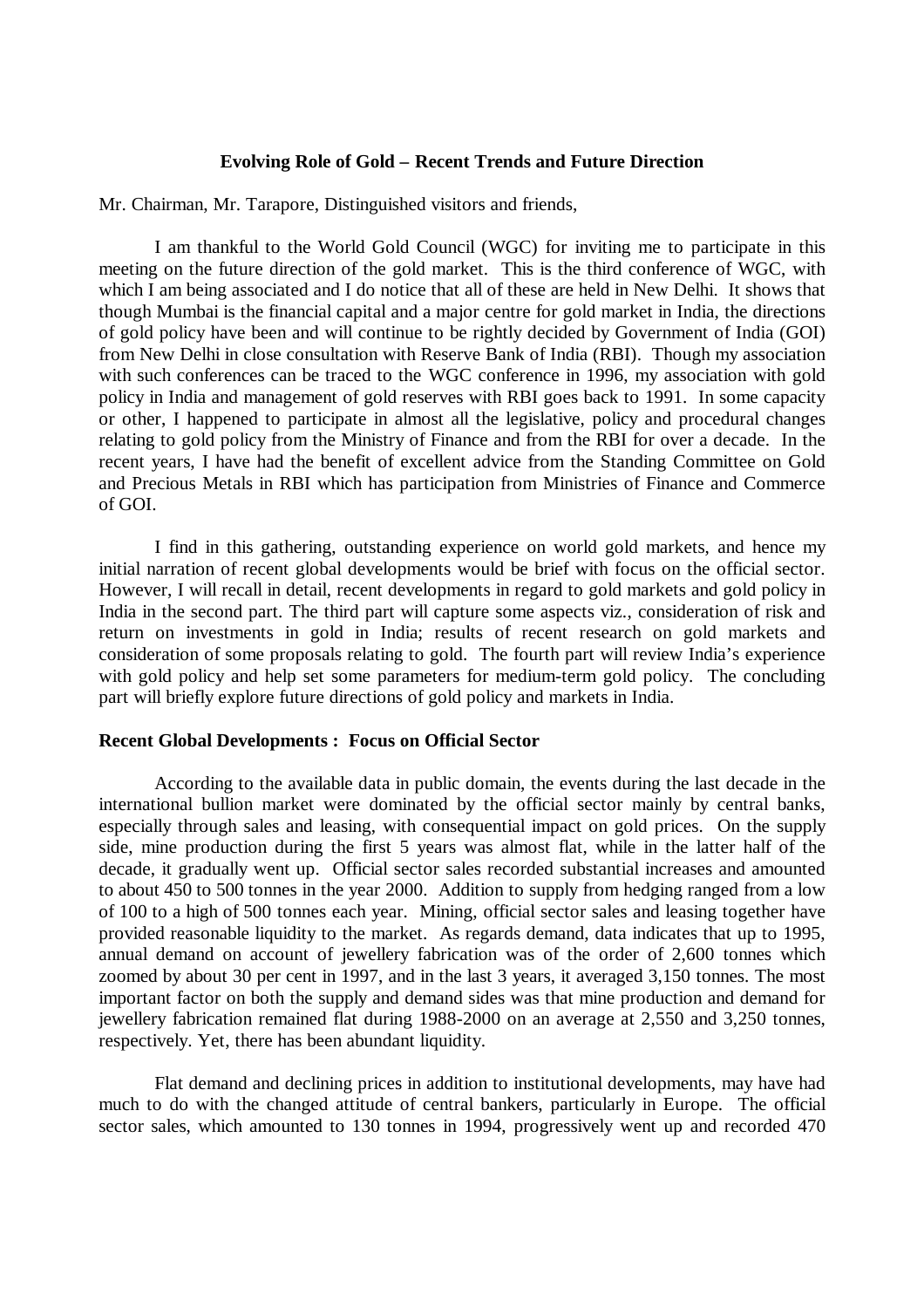tonnes in 2,000. More importantly, the official sector leasing, which was just below 1,000 tonnes in 1991 went up to about 4,800 tonnes, adding to liquidity in more than ample measure with some impact on the prices. Low inflation and soft interest rates in the recent years have brought about a greater sensitivity among central banks regarding returns on their portfolios.

The steady decline in gold prices in recent years against the background of low inflation raised doubts in some quarters, on the importance of gold as a safe haven investment and hedge against inflation. Some central banks have resorted to off loading substantial quantities of gold, which they held as reserves. Another significant development of the 1990s was the spurt in central bank lending of the precious metal. Central banks are lending their idle stocks with a view to enhancing returns on reserves, which is bringing in good liquidity to the market to bridge the gap between supply and demand. A notable development in this regard is the signing of the Washington Agreement by some central banks in September 1999, which has placed an effective cap on such operations of central banks.

 As a result of the clear trend that emerged in recent years of increased amount of central banks' sales as well as lending, the official sector's holdings as a percentage of total aboveground stocks fell from about 30 per cent in 1996 to 23 per cent in 2000. The central banks across the world were holding about 33,000 tonnes as at the end of 2000 as compared to about 36,000 tonnes at the beginning of 1991, which reflects substantial sale by many European central banks. The Reserve Bank of India (RBI) holds 357.75 tonnes of gold forming about 6 per cent of the current value of its total forex exchange reserves. Our reserves management as regards gold can be termed as passive and conservative as RBI does not sell gold or trade in gold.

## **Recent Developments in India**

WGC has estimated that the annual Indian demand for the precious metal in recent years has been in excess of 800 tonnes. Most of it appears to be meant for jewellery fabrication, and the rest, estimated at 10 to 15 percent, is possibly meant to meet demand on account of investment and industrial processes. A major step in the development of gold markets in India was the authorization in July 1997 by the RBI to commercial banks to import gold for sale or loan to jewellers and exporters. Initially, 7 banks were selected for this purpose on the basis of certain specified criteria like minimum capital adequacy, profitability, risk management expertise, previous experience in this area, etc. The number of banks later went upto 18. On a review, since five banks had not evinced adequate interest in this business in terms of activity, the RBI did not find it appropriate to renew their licences for this purpose. At present, 13 banks are active in the import of gold. The quantum of gold imported through these banks has been in the range of 500 tonnes per year.

Import of gold by banks authorised by the RBI has succeeded to a large extent in curbing illegal operations in gold and in foreign exchange markets. It has also resulted in reducing the disparity between international and domestic prices of gold from 57 per cent during 1986 to 1991 to 8.5 per cent in 2001.

The import duty on gold, which was Rs.220 per ten grams upto January 1999, was increased to Rs.400 per ten grams, and with effect from April 2001 has been reduced to Rs.250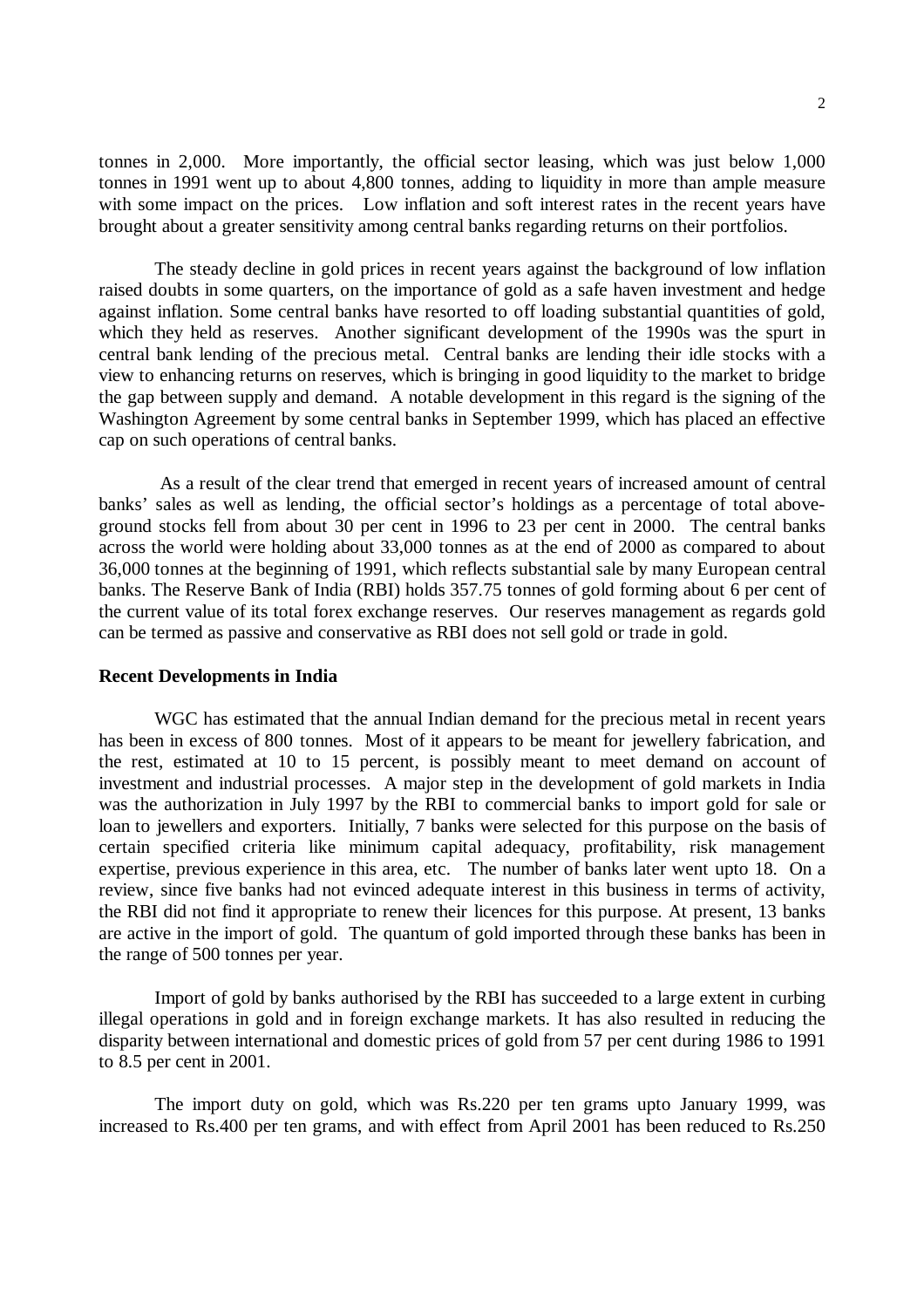per ten grams. The estimates of duty realised from gold imports indicate an annual amount varying from about Rs. 1,000 to Rs. 2,000 crore per annum since 1997.

Even though the country consumes more than 800 tonnes of the metal every year, the system of assaying and hallmarking has not gained the desired importance. The low quality of gold jewellery being sold in the country and the resultant losses being incurred by the consumers are being recognized now. Recent surveys conducted by the Bureau of Indian Standards (BIS) jointly with Central Consumer Protection Council in 5 major cities reveal that more than 80 per cent of the jewellery being sold in the market was of lower purity than claimed and charged for. In some cases, the gold articles sold were 38.6 per cent short in purity in monetary terms. The low purity results in a loss of around 16 per cent to gold jewellery.

In the recent past, RBI has been actively pursuing the issue of upgrading the quality of trade and products through a system of assaying and hallmarking with Government of India and BIS. The major objectives of introducing a proper assaying and hallmarking system in the country are enabling consumer protection, developing export competitiveness of the gold jewellery industry, introducing gold based financial products, which will help in mopping up the vast dormant gold resources with the domestic sector and developing India into a leading gold market centre in the world.

Ministry of Commerce had held meetings with the trade representatives in 1997. Based on the views emerging out of these consultations, BIS formulated a scheme of hall marking in 1998, as a Voluntary Certification Scheme, with a combination of quality certification and BIS Laboratory recognition schemes. The BIS-recognised laboratories would affix/stamp/hall mark jewellery manufactured by BIS certified jewellers and BIS in turn would maintain the required surveillance.

As a culmination of further efforts by all concerned, BIS launched the scheme of hallmarking in April 2000 under the BIS Act, 1986. Under the Scheme, 12 firms of jewellers have been certified as assaying and hallmarking centres so far. Consumer awareness campaign highlighting the advantages of going in for hallmarking jewellery is being conducted by BIS.

The Government of India announced the Gold Deposit Scheme in 1999 and RBI issued guidelines to the banks intending to launch the scheme in October 1999. Five banks have launched their schemes under the guidelines and the quantum of gold mobilised so far has been about 7 tonnes. Unfortunately, the scheme has not evoked the expected response. A number of reasons can be cited for the low response, prominent among them being depositors' losing the making charges spent on jewellery (as the banks would convert them into primary form before accepting as deposits), the low caratage of jewellery, low rate of return on deposit (as seen by the depositors) and the absence of any amnesty.

# **Some Aspects of Gold Market in India**

Risk and Return on Gold Investments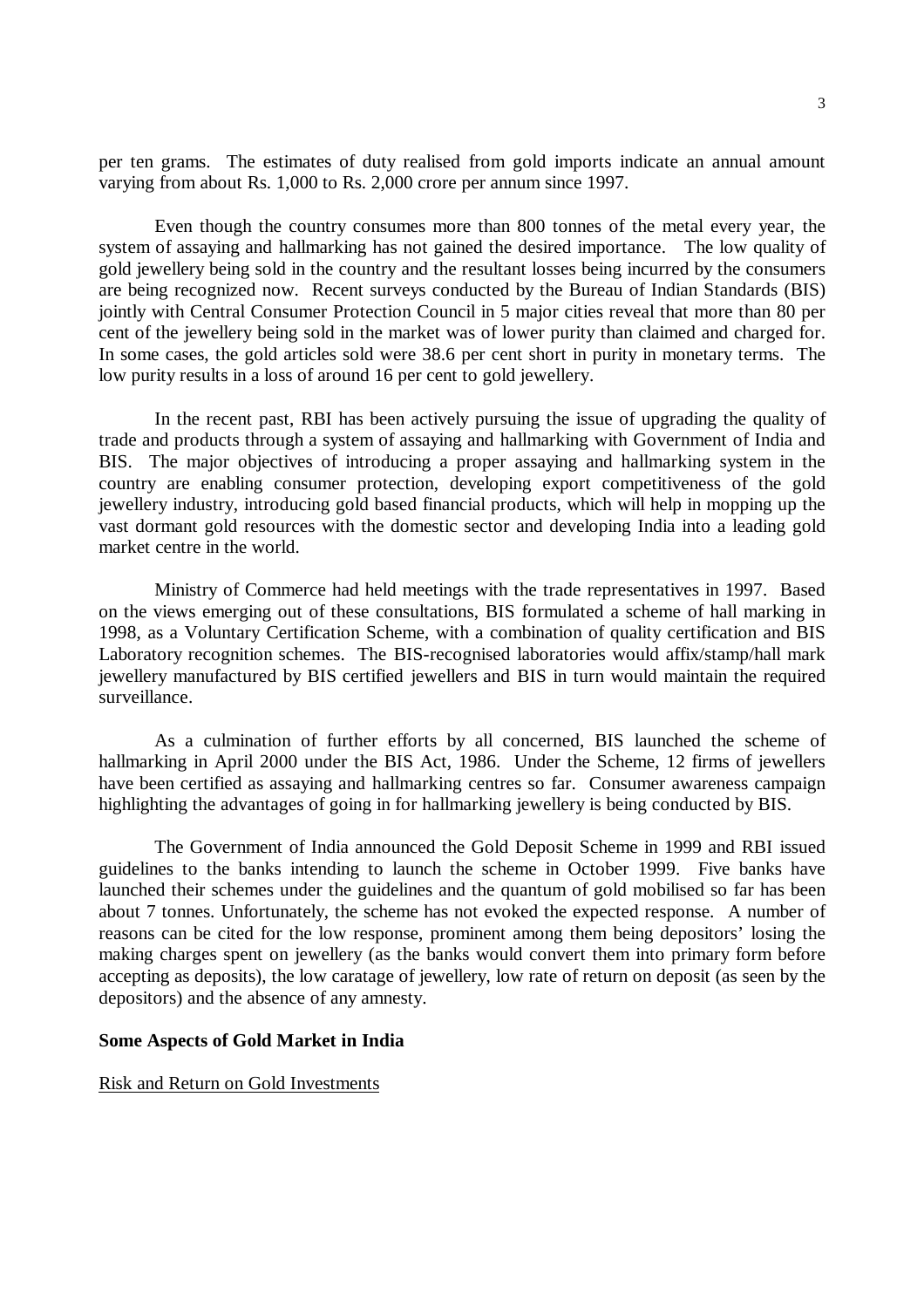The return from investments in gold may be compared with the return on investment in Government bonds in the Indian markets. Illustratively, if gold had been purchased at end-February 1996 and sold at end-February 2002 at the prevailing rates in the local bullion market, the average annualised return would work out to be negative. On the contrary, investment in a liquid risk-free Government security on the same date would have fetched a comfortable positive return, and in case capital gains through marked to market is also taken into account, the annualised average return could be as high as 15 per cent.

## Recent Research in Gold Markets

A DRG study (Gold Mobilisation Instrument as an External Adjustment) prepared in the RBI in 1992, tested five factors for their influence on demand for gold: they are, generation of large market surplus in rural areas as a result of all round increase in agricultural production, unaccounted income/wealth generated mainly in the service sector, comparative rate of return available on alternative financial assets like bank deposits, units of UTI, small saving schemes etc., price variation in gold and price of other commodities. The study led to the conclusion that the first two factors i.e. rural surplus and unaccounted income in the service sector have far more influence on gold demand than the other factors.

In another analysis made by Shri Vaidyanathan in 1999, (Economic and Political Weekly, February 20, 1999) the factors determining the demand for gold were studied. The parameters taken into account were GDP, ratio of household financial savings to national product, domestic price of gold, GDP deflator, index of ordinary share prices and the difference between domestic and foreign price of gold as percentage of international prices. The study established that gold imports tend to be higher when domestic gold prices rise relative to those of ordinary shares and international gold prices; but, the effect of these two variables was pronounced during 1991-96 as compared to 1970-90.

Dr. Saumitra Chaudhuri (Financial Express, November 26, 2001) made an analysis of the possible choices for a saver between interest bearing financial instruments and gold. He advocates that in Indian conditions, a return of less than 6 per cent for a saving instrument would induce the saver to invest in gold.

Mr. N.A. Mazumdar, in many of his articles, has been holding the view that a capital starved country like India cannot afford to utilize foreign exchange on a commodity like gold. He holds the opinion that the consequences of the gold liberalization policy could be alarming, especially in view of the fact that such imports of gold are unrelated to India's exports of jewellery.

#### Some Proposals Relating to Gold

A proposal was made for setting up a Gold Index Fund by mobilising gold through collection centres in major cities, swapping the gold for US dollars and investing the US dollar funds in corporate debt and high yielding off-shore investments. The average return envisaged was 20 per cent for the depositors. RBI's view was that the off-shore high yielding investments as contemplated would be too risky for the institution mobilising gold and there is a risk that it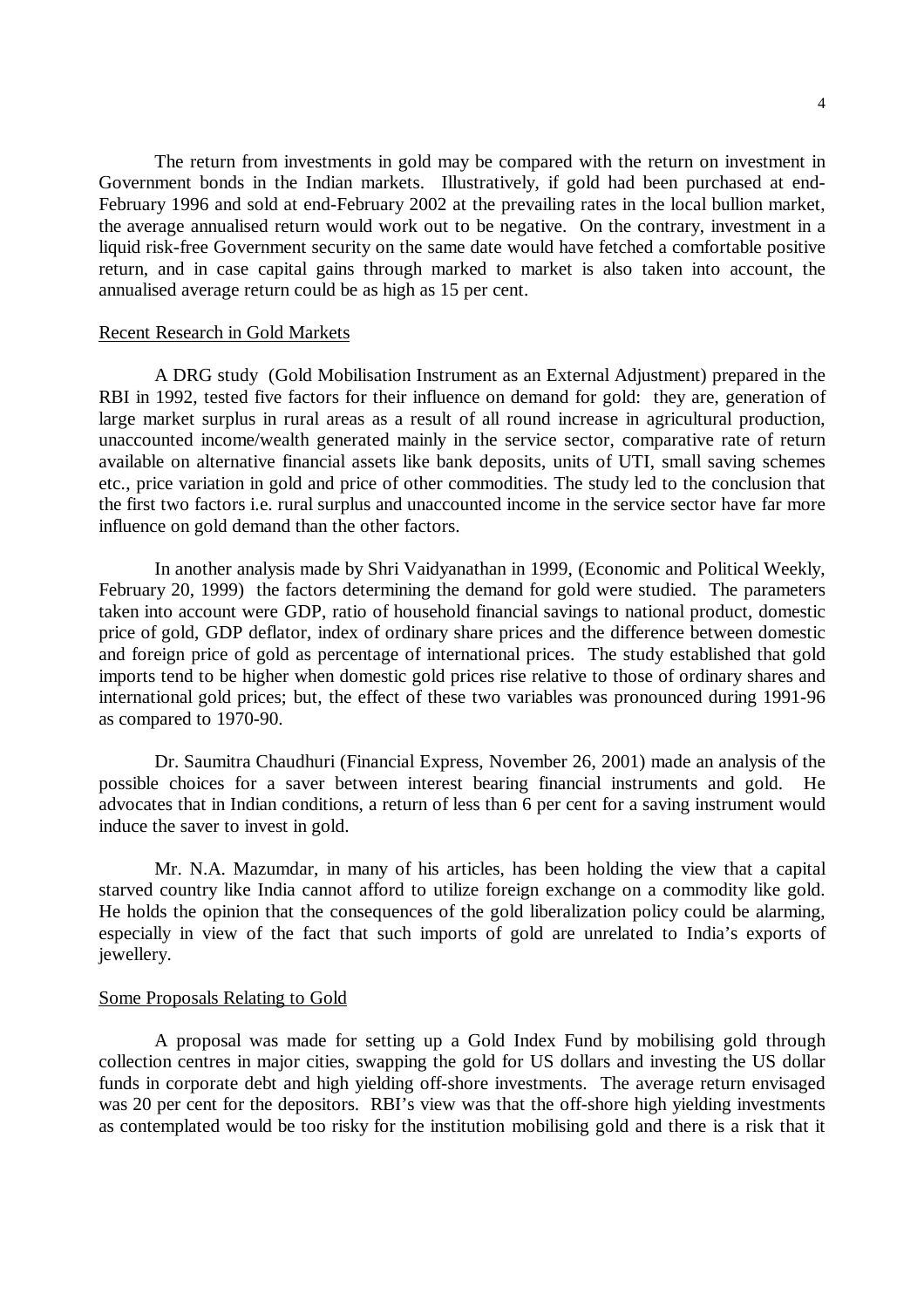may not be able to service the gold deposited by the customers without a loss to itself. It was also felt that a financial institution without adequate branch network may not succeed in mobilisation of adequate quantities of gold.

Proposal from certain banks for launching Gold Accumulation Plan Certificate was considered by the Standing Committee on Gold and Precious Metals. However, it has not been pursued further in view of the poor response to Gold Deposit Scheme.

Another proposal related to issue of gold bonds with a 5-year tenure and liquidity provided by an international investment company. This scheme was designed to enable higher yield pick-up on the country's gold reserves. The proposal was not pursued since it may not be appropriate to lock up gold for a long tenor of 5 years, and such bonds were being issued for the first time by the institution.

Yet another proposal for substituting the gold imports by borrowing gold on lease on long-term basis was also posed and it was decided that the proposal is not practical as huge quantities of gold will not be available for lease on a long term basis, apart from the fact that such lease will only amount to borrowing in gold with attendant foreign currency risk as well as gold price risk.

Proposals for location swap of the gold stock in RBI's reserves with bullion banks and institutional swap (swapping our gold with gold imported by authorized banks) have also been made as means of enhancing the quality of gold to internationally acceptable standards, but these are not pursued in view of passive approach to the policy.

### **Gold Policy: Review of Experience**

Our experience with various policy measures may be reviewed in terms of gold control, prohibition of gold imports, gold sales, gold mobilisation and liberalised gold policy.

The evolution of the gold control policy since independence was centered around some major objectives, viz., weaning away people from gold, regulating the supply of gold, reducing the domestic demand and prices and curbing smuggling. In the wake of the Chinese war, it was felt in some circles that it would be feasible to make a frontal attack on demand for gold in India. Accordingly, the Gold Control Order 1962 was issued, banning the making and selling of jewellery above 14 carats, making it compulsory for gold smiths to be licensed and submit accounts of all gold received and utilised by them etc., The measures met with lot of resistance and criticism. This coupled with administrative complexities resulted in the failure of the Gold Control order.

Bullion imports and exports were also banned but restrictions on import of gold into the country resulted in the flourishing of smuggling and unofficial transactions in foreign exchange. Official imports to discourage smuggling was first mooted in 1977 but viewed against the forex reserves available then, it was thought as an impossible proposition. The Government decided to sell confiscated gold in small quantities through the RBI. However, it did not have any major impact on smuggling.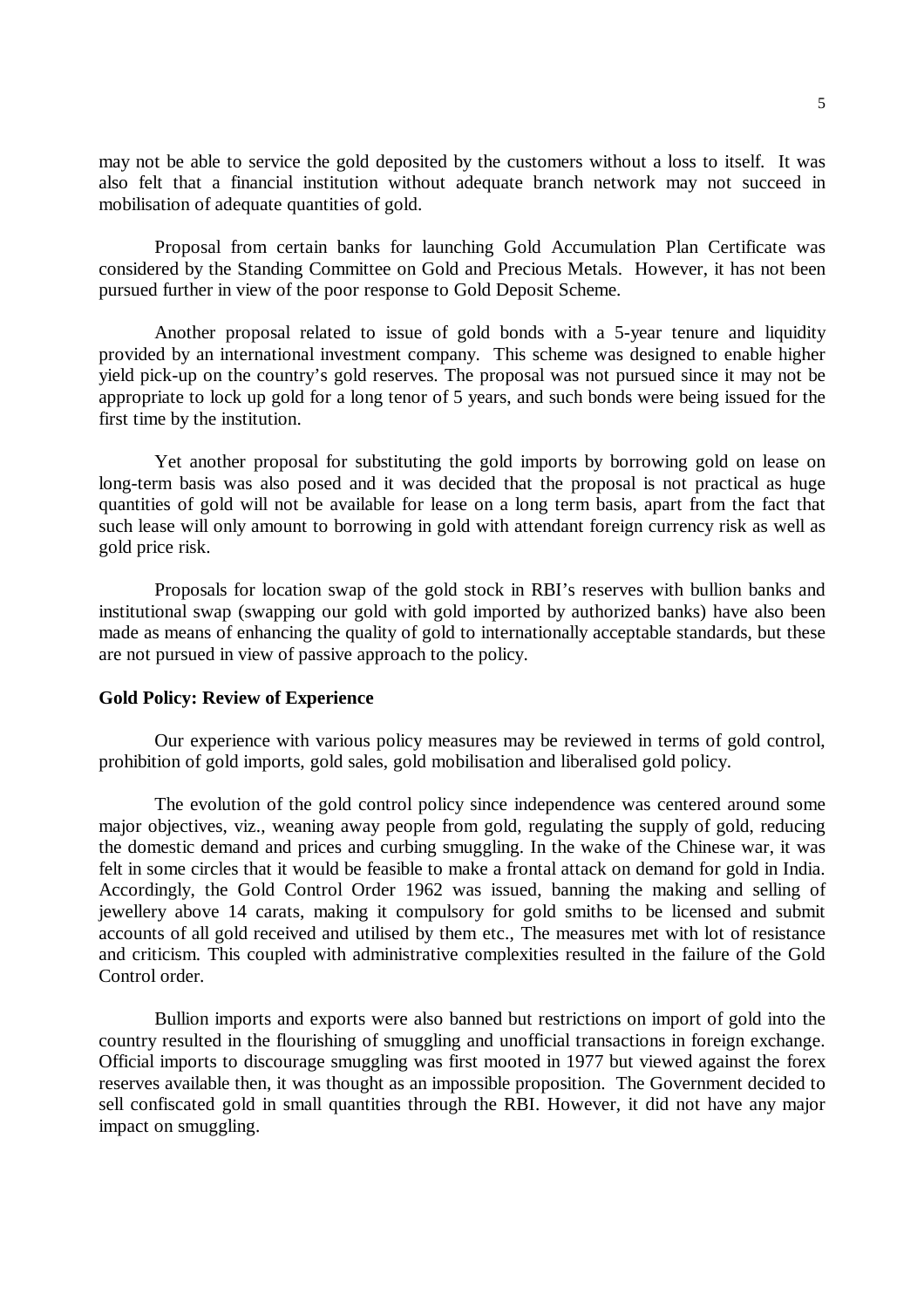6

Various schemes for mobilisation of idle gold holdings have been implemented by the Government and RBI in the past, but with little success. The 15-year Gold Bonds at 6 1/2 per cent (November 1962) could mobilise only 16.70 tonnes. A second attempt to garner gold was made through the 7 per cent Gold Bond 1980 Scheme (March 1965) which could mobilise only 6.1 tonnes. The third series designated as National Defence Gold Bonds 1980 (1965) garnered 13.7 tonnes and the Gold Bond Scheme 1993 garnered 41 tonnes of gold. Even after two years of launching the scheme under the recent Gold Deposit Scheme (1997) the mobilization is around seven tonnes only. Thus, attempts to mobilise gold under various schemes have not evoked the desired response.

Currently, gold import is permitted through three official channels viz., special import licences, non-resident Indians and authorized banks and institutions. Import of gold through Special Import Licence (SIL) has been negligible after gold import through banks was permitted. It is but natural that NRI route had become less attractive after the banks have been permitted to import gold.

The liberalized gold policy has certainly brought to the official sector what originally was an unofficial sector. Without doubt, it has eliminated illegal transactions and profiteers out of such illegal transactions with attendant socio-economic impact of such large scale and high value market involving cross-border operations. At the level of managing external sector and forex markets, the elimination of large unofficial market in forex has improved the policy effectiveness. It may also be noted that the Indian consumer of gold has been spared of huge transaction costs amounting to thousands of crores of rupees on account of the existence of the unofficial sector in the past. Further, duty realization is significant at a time when realization through customs duty on other commodities is coming down. However, there are some who argue that ban on gold imports should be re-imposed, while a few others argue that the duty be hiked on the assumption that such measures would curb the total import bill on account of gold. Past experience does not seem to favour this negative view. In this regard, there is another view which holds that both gold import and export should be totally freed, but this argument ignores the fact that gold has some characteristics of a currency.

### **Parameters for Medium-term Policy**

In the light of the experience gained in the global trends in the gold market, and more particularly the recent trends in gold policy and gold markets in India, it is possible to suggest five broad parameters that could govern the medium-term policy in regard to gold.

A positive approach to gold appears to be demonstrably less disruptive and more consistent with socio-economic conditions in the country than a negative approach to gold, as amply demonstrated by the ineffectiveness as well as disruptive nature of the control framework in the past. The response to measures aimed at discouraging utilisation and possession through schemes such as gold mobilisation and gold deposits have also not worked.

A positive approach significantly reduces transaction cost as evident, for example, from the reduction in difference in price between world markets and Indian gold markets after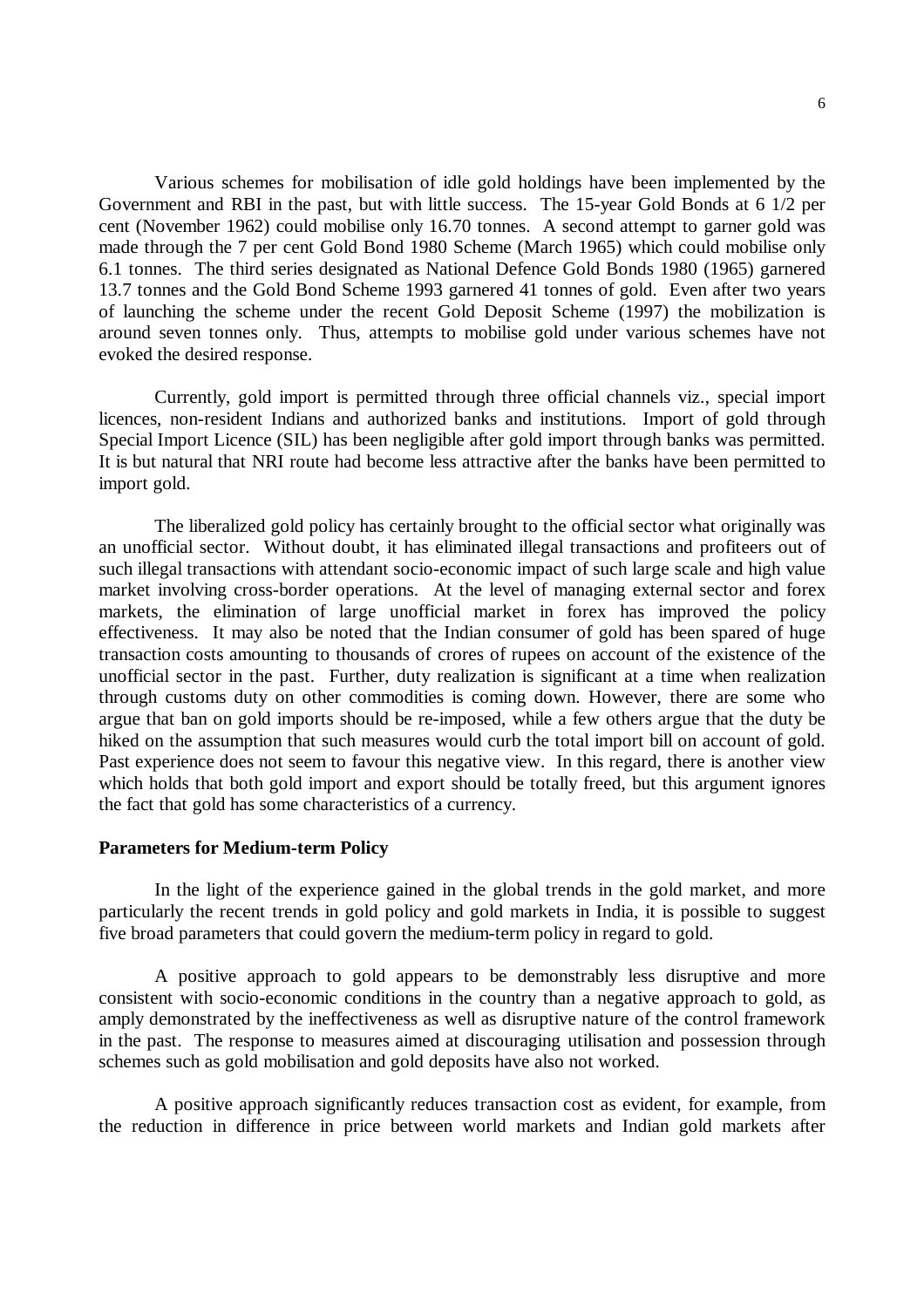liberalisation. As mentioned earlier, a liberalized policy has added the comfort to public finance and management of external sector. Further, a non-positive attitude towards the use of gold on the presumption of the expenditure being productive or non-productive would be inconsistent with the liberalised framework of economic management. Thus, it would be inconsistent to allow consumption of luxury items or perfumes through imports, but not gold. Moreover, unlike tobacco and to some extent liquor, gold does not have adverse impact on health, environment or family life. In other words, it would not be proper to make any judgement about the desirability or productive nature of gold consumption to weave the policy around such a value loaded judgement. It would be appropriate to assess the Indian reality and the implications of large preference for holding gold and take appropriate policy measures. On the basis of such an assessment, a positive approach will have several dimensions viz. macro policy, financial markets, external sector and protection of consumer interest.

In terms of macro policy, the objective of reduced recourse to gold would be automatically served in the long run through economic development, though the immediate effect of increased prosperity could be preference for investment in gold. Spread of literacy, particularly female literacy, could also help in reducing the preference for gold. Above all, availability and easy access to different forms of financial savings on an extensive scale, particularly for women, to protect the traditional "Streedhan" may prove to be the most viable policy option to encourage non-gold form of savings. Of particular relevance to monetary authorities, price stability and reasonably low but stable interest rates are in the medium-term, likely to contribute to reduced preference or recourse to gold as a form of savings as well as investment.

As regards the role of gold in financial markets, the policy has to recognise that the Indian gold market has always been linked to international gold market in view of large requirements of imported gold. Recognition of such integration as an inevitable reality and taking appropriate institutional measures, would reduce the transaction cost and impart stability to the Indian gold market. Further, gold has been virtually insulated from the local financial market in terms of financing of the gold or gold transactions by the banking sector. Gold-linked financial instruments are not prevalent in the Indian market and forward markets in gold are virtually prohibited. Given the inevitable integration between the global and local gold markets, there is considerable merit in following the global practice of integration of gold markets with financial markets. The role of banks in the context of gold market has already been recognised, but banks are playing the role of essentially being canalising agencies. While such a risk free approach is defensible from a prudential angle, banks could fund financial instruments without taking a risk on their own balance sheet, thus improving efficiency in the gold-linked financial markets.

In respect of the external sector, the liberalisation of import of gold has helped the removal of non-official transactions to a significant degree. However, the export of gold jewellery is still somewhat insulated from the domestic market. The economic opportunities for considerable liberalisation of exports could be considered as appropriate. Special treatment of gold export will no longer be consistent with the positive approach to gold policy coupled with a vibrant role of gold in external trade.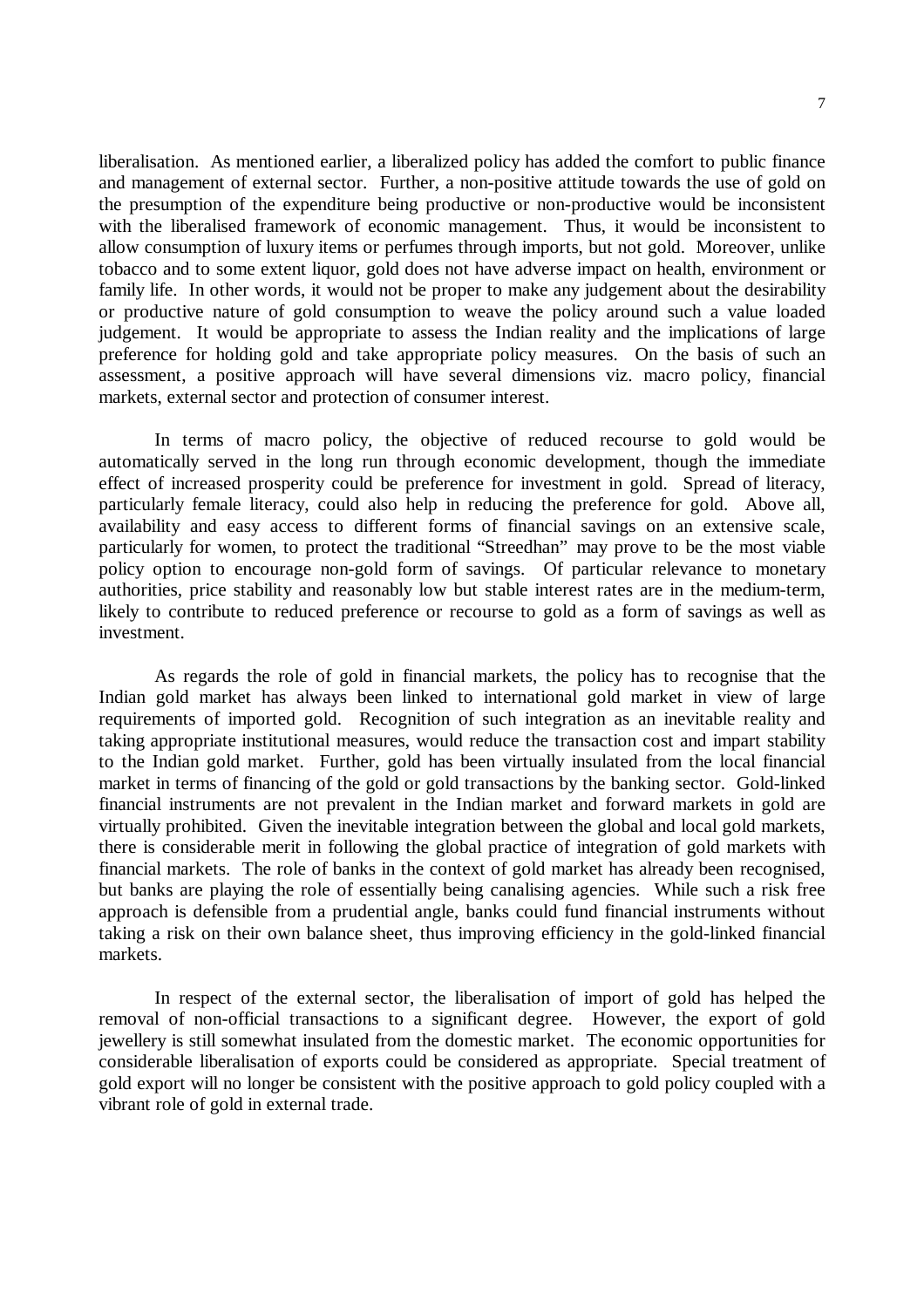Finally, studies have shown that the consumers on an average would be paying Rs. 8,000 crores extra each year by virtue of the questionable quality of gold sold to them. In particular, the rural and middle class and women are specially vulnerable to the low quality of gold. Special consumer protection measures - both educational and legal through appropriate enforcement of Consumer Protection Act - should make a positive contribution to the protection of consumer and improvement of the industry.

# **Future Directions**

The broad parameters for medium-term policy would by themselves suggest several actions for the future. It may be appropriate to consider discussion and debate on the parameters of the policy indicated. However, on an illustrative basis, it is possible to identify broad areas for future direction in this regard.

First, there may be scope for further rationalisation of policy relating to import of gold. Experience has shown that select large institutions, particularly banks, contribute effectively to efficient import of gold. However, as a hangover of the past, a number of facilities are available for NRI individuals to import gold. There is considerable merit in reviewing the policy with a view to removing such individual-based special facilities. When gold is imported through NRIs, it may not be easy to track the origin or destination, hence making it vulnerable for misuse. Prohibiting such imports may also be consistent with other initiatives such as prevention of money laundering, since unlike in the banking system, the transactions are not easily traceable. Similarly, import of gold through special import licence may need review. At the same time, consistent with a positive approach to gold, the current restrictions on import of gold as part of personal baggage by returning Indians could be reviewed. Gold may not be treated differently from any other commodity in respect of eligibility as personal baggage within the allowance and levy of the standard duty on import in excess of permissible limit on par with other goods.

Second, as regards exports, consistent with the positive approach, it should be possible to remove special restrictions on gold jewellery export-oriented units and treat them like other units. Mechanisms such as customs bonding etc. may no longer be necessary, if the purchase of gold is documented and export proceeds realised are fully documented. The strategy adopted by Italy for a number of years and more recently by Turkey to dominate gold jewellery markets may have to be studied in depth for adoption in India

Third, in regard to development of gold market, the establishment of a Gold Exchange would help in efficient price discovery and emergence of healthy and transparent practices in the market. The basic framework for such an exchange already exists with 13 banks active in import of precious metals. Five of them have launched the Gold Deposit Scheme also. They are exploring possibilities of introducing 'paper gold' products like Gold Accumulation Plans. These banks are fully authorised to sell/lease gold to the market players. They can also enter into forward contracts in a limited way. A committee set up by the RBI has studied the feasibility of introducing Futures Trading in Gold and this is being examined by the Forward Markets Commission. Once the banks start trading among themselves, with MMTC, STC and also with big traders according to the demand/supply dynamics, a formal move towards a Gold Exchange